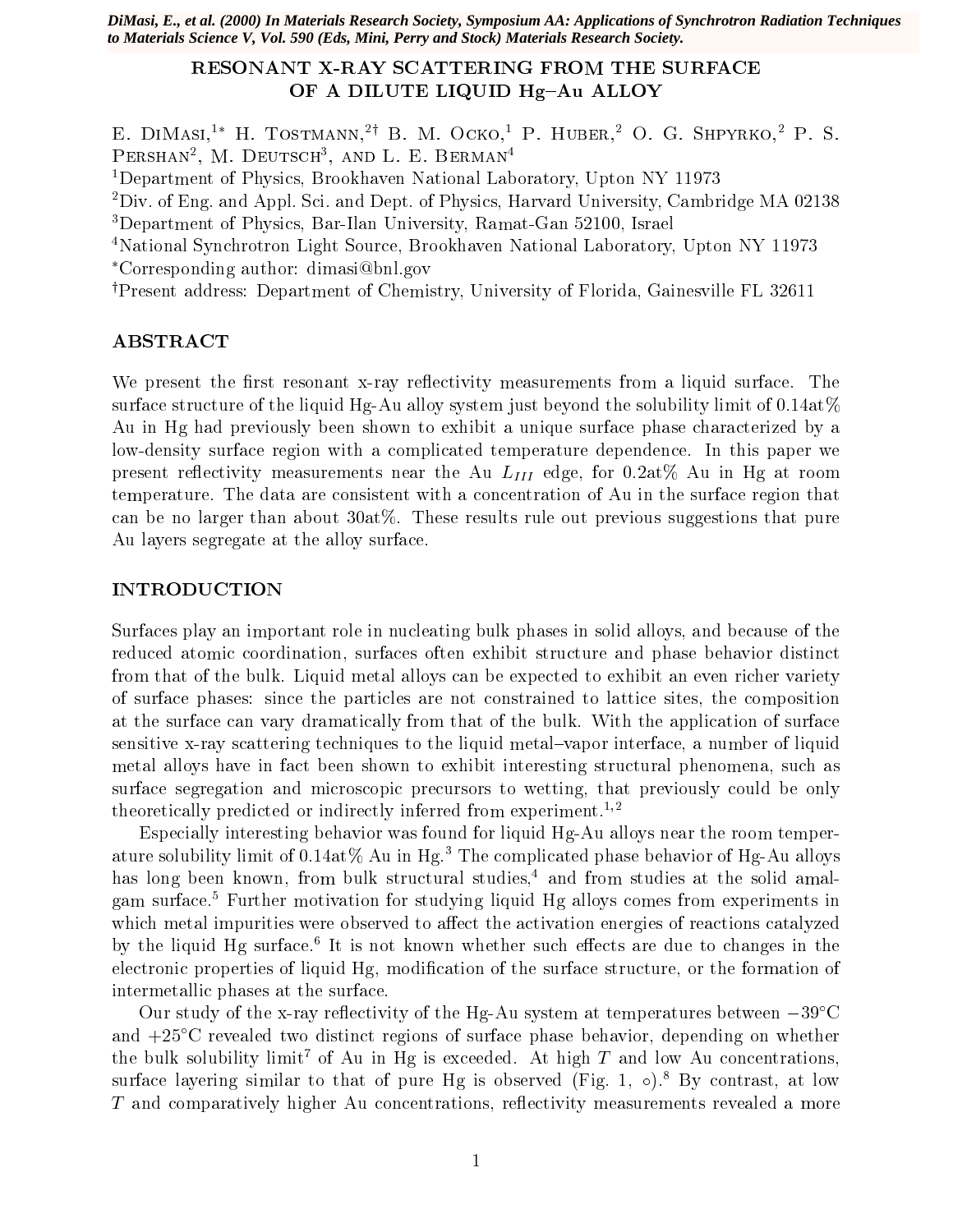

Figure 1: Hg-Au surface phase diagram established in Ref. 3.  $\circ$ : Measured solubility limit from Ref. 7 (shaded band is a guide for the eye).  $\circ$ : Compositions and temperatures for which reflectivity indicates simple oscillatory real-space density profiles, as the inset on the right.  $\bullet$ : Compositions and temperatures exhibiting less well defined surface layering and a low-density surface region (inset, left).

complicated surface phase, consistent with a low-density layer appearing at the interface  $(Fig. 1, \bullet).$ 

Since the new phase was found only for Au-rich samples, it is natural to ask how the Au composition in the surface region differs from that of the bulk. Unfortunately, this elemental specificity is difficult to obtain experimentally. X-ray reflectivity, in which scattered x-ray intersity is measured as an an function of momentum transfer  $\gamma_L$  normal to the surface, is an internal to the surface, in sensitive probe of the surface-normal electron density distribution  $\rho(z)$ , and in the kinematic limit may be taken to be proportional to the Fresnel re
ectivity RF of <sup>a</sup> homogeneous surface:<sup>9</sup>

$$
R(q_z) = R_F \left| (1/\rho_{\infty}) \int_{-\infty}^{\infty} (\partial \rho/\partial z) \exp(iq_z z) dz \right|^2 , \qquad (1)
$$

where  $\rho_{\infty}$  is the density of the bulk. The electron density variations that appear as modulations in the reflectivity may result either from a compositional change or a mass density change. Thus, direct determination of composition from reflectivity is ambiguous at best. Complementary information is often obtained from electron spectroscopy techniques requiring ultra high vacuum conditions, which cannot be used with high vapor pressure liquid Hg alloys.

These disadvantages can be overcome with the application of resonant x-ray scattering. The apparent electron density of a scattering atom depends on the scattering form factor, which can be taken as  $f(q)+f(E)\approx Z+f(E)$ , where absorption and the weak q dependence have been neglected. When the x-ray energy is tuned to an absorption edge of a scattering atom, the magnitude of  $f'$  becomes appreciable. The resulting change in the contrast between unlike atoms provides composition information for the model structure.<sup>10</sup>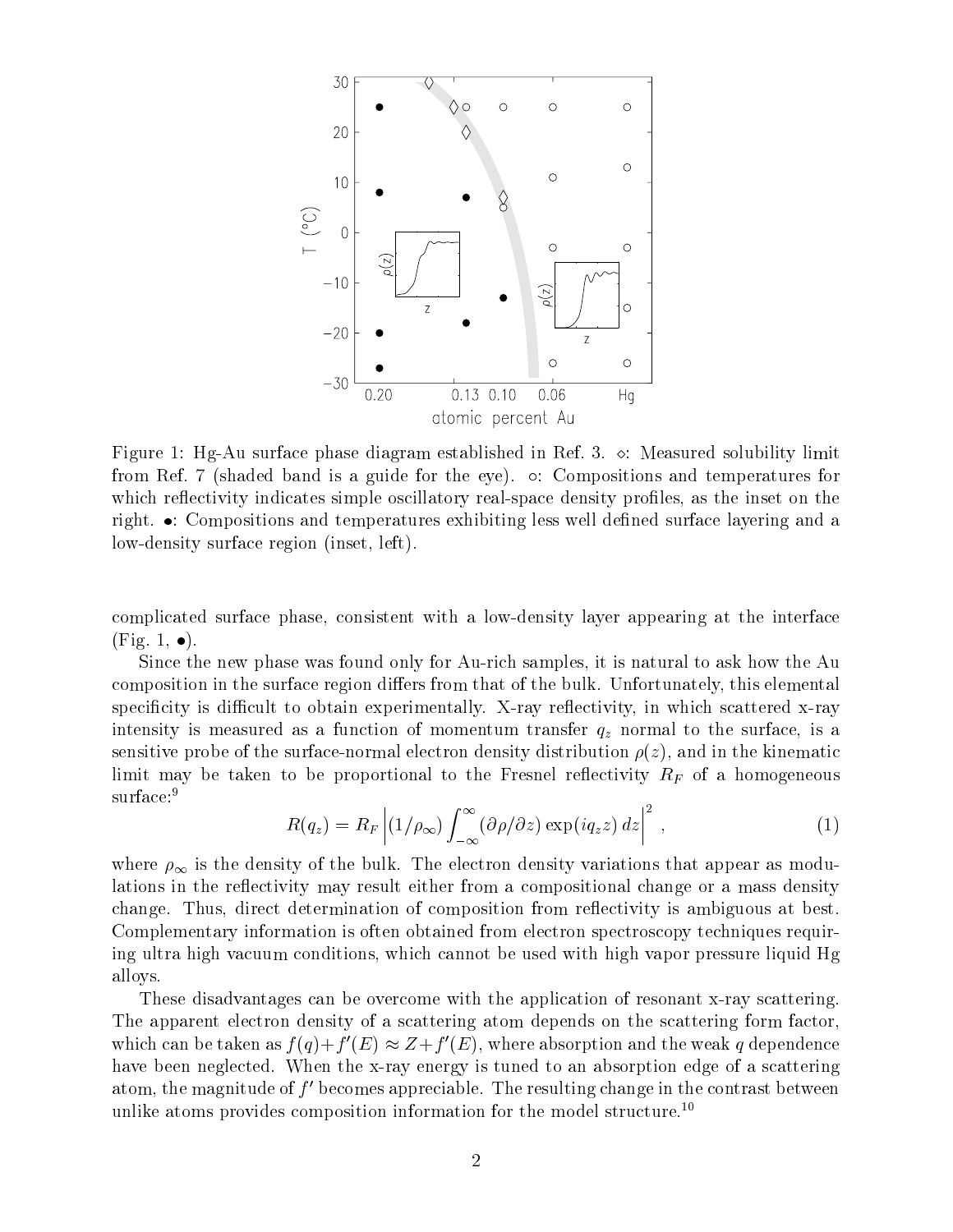

Figure 2: Transmission of x-rays through an Au foil as a function of energy near the Au  $L_{III}$ edge  $\bullet$ ). The arrow indicates the energy selected for reflectivity measurements.

The starting point for the analysis we will use for this report is a simple real-space density model of the region within 5 A of the surface:

$$
\frac{\rho(z)}{\rho_{\infty}} = \frac{1}{2} \text{erf}\left(\frac{z}{\sigma_0 \sqrt{2}}\right) + \frac{\rho_1/\rho_{\infty}}{2} \left[ \text{erf}\left(\frac{z - z_1}{\sigma_1 \sqrt{2}}\right) - \text{erf}\left(\frac{z}{\sigma_0 \sqrt{2}}\right) \right] + \frac{h_g/\sigma_g}{\sqrt{2\pi}} \exp\left[\frac{-(z - z_g)^2}{2\sigma_g^2}\right].
$$
 (2)

The three terms define, respectively, the liquid-vapor interface at  $z = 0$ , a region of density  $\rho_1$  at position  $z_1$ , and a broad density tail further towards the vapor region. Because of the very small bulk concentration of Au, the reflectivity is calculated as though the system is composed entirely of Hg. A more complete discussion of the modeling is given in Ref. 3.

### EXPERIMENT

Au powder was dissolved in pure liquid Hg for a nominal composition of  $0.2at\%$  Au. The samples were contained in an ultra high vacuum chamber, with the pressure determined by the Hg vapor pressure at room temperature, with low partial pressures of oxygen and water. The experiment was performed at beamline X25 at the National Synchrotron Light Source using a specialized BNL-designed liquid surface spectrometer. Details of the sample preparation and measurement technique have been given previously,<sup>3</sup> except that for this experiment, a vertically deflecting  $Si(111)$  double crystal monochromator upstream of the spectrometer was used to improve the energy resolution to  $\sim 10 \text{ eV}$ .

For the present work, we compare reflectivity measured at 11 keV to measurements made at the August Cau Liii edge at 11.919 keV. The energy choice was based on the distribution of the direction of beam through an Au foil, shown in Fig.  $2^{11}$  At the inflection point indicated by the arrow,  $f'_{\text{Au}}$  has its minimum value of -19 electrons, compared to about -6 electrons in the 10-11 keV region.<sup>10</sup> Here the scattering from Au (with  $Z=79$ ) is reduced to about 85% of its 11 keV value. Because of the very small bulk concentration of Au, no Au uorescence was detected at any energy employed.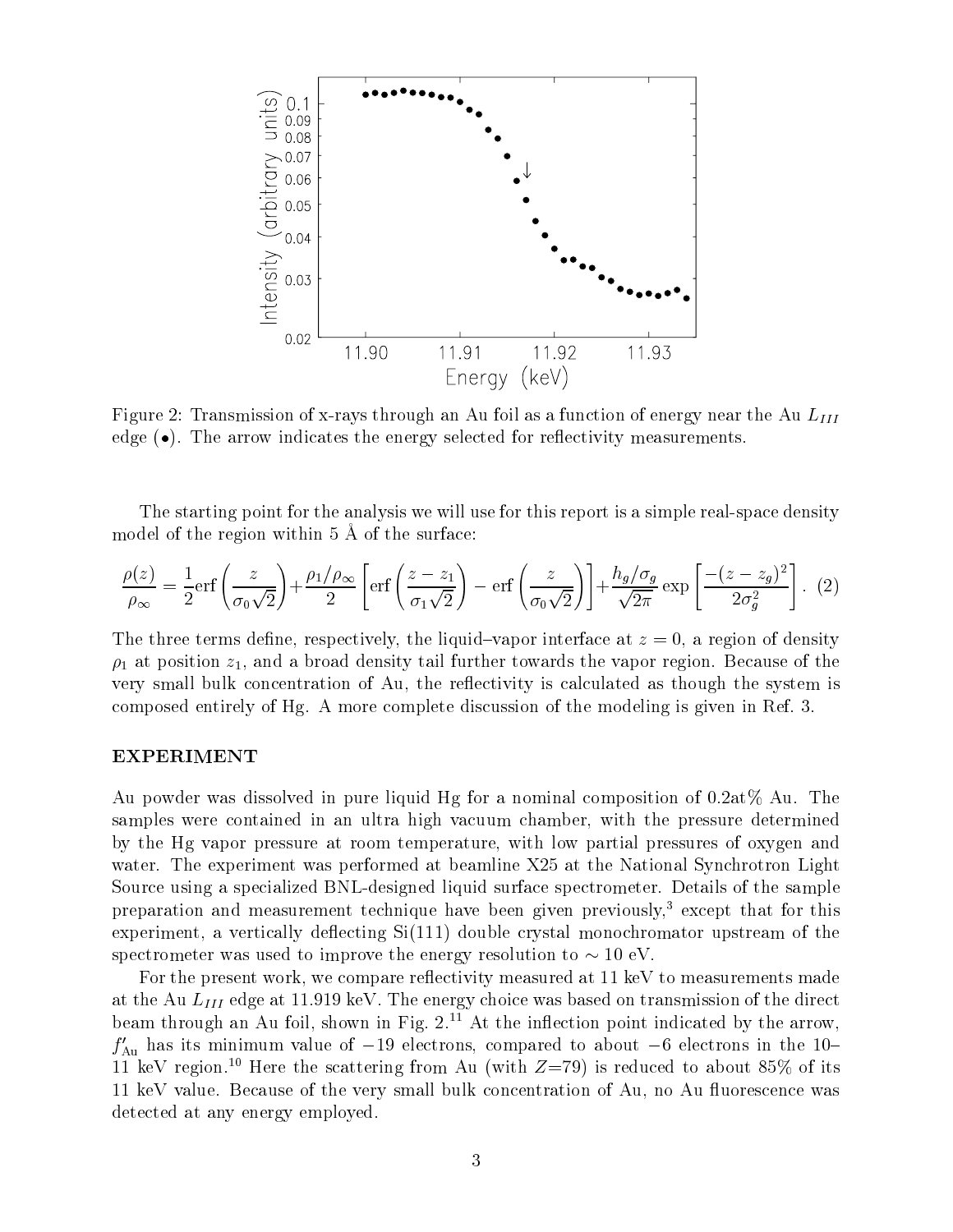

Figure 3: X-ray re
ectivity vs. qz for Hg 0.2at% Au reported in Ref. <sup>3</sup> at <sup>10</sup> keV (4), and for the present sample at 11 keV ( $\circ$ ) and 11.919 keV ( $\bullet$ ). Solid line: calculated Fresnel respectivity RF surface. Inset: respective to RF at 11 keV () which we respect to RF at 11 keV () () () () () ( and 11.92 keV  $\bullet$ ). Lines are calculated from models as described in the text.

### RESULTS

X-ray reflectivity obtained from the Hg  $0.2at\%$  Au sample at 11 keV (Fig. 3,  $\circ$ ) is similar to that obtained on a sample of approximately the same composition measured previously at 10 keV (Fig. 3). Compared to the Fresher's restricts of a specifically resourced for a fig. 10 keV surface (Fig. 3, solid line), the experimental data have deep minima for  $\mathcal{U}$  in the range deep minima for  $\mathcal{U}$  $1.5{\text{--}}1.5$  A  $1.1$  and destructive interference comes from a region near the surface where the density is approximately half that of the bulk liquid. Since the previous study showed that the details of the surface structure are very sensitive to Au concentration in this region, the differences between the two samples can be ascribed to a slight difference in the Au concentration.

The normalized reflectivity data have been described by the model profile shown in Fig. 4 (solid line), which produces the calculated reflectivity shown as a solid line in the inset of Fig. 3. The local minimum in the density between the surface layer and the bulk. at  $z = -0.5$  Å, is due to the rather small roughnesses used in this simple model, which are required in order to produce the relatively large reflectivity we observe for  $q_z >$  1.8 A  $^{-1}$ .

 $\blacksquare$  is seen in the data taken in the data taken at the data taken at the  $\blacksquare$  is  $\blacksquare$  and  $\blacksquare$  . This rules out the  $\blacksquare$ models having a very high Au composition at the surface. To illustrate the sensitivity of the measurement to the Au composition in the density profiles, we have calculated reflectivity curves for two additional cases. If the entire surface region  $(z < 0)$  were composed of Au,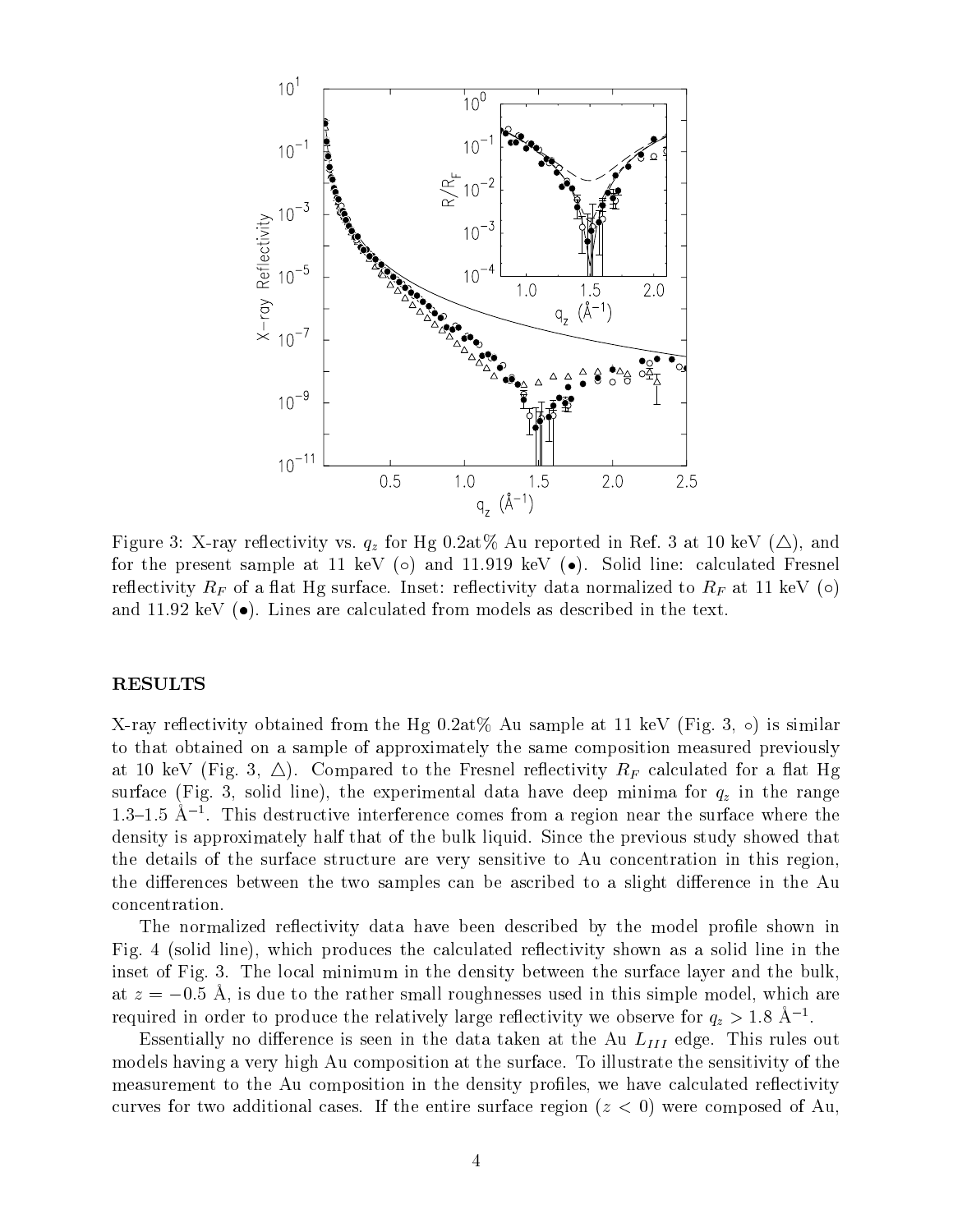

Figure 4: Surface density profiles calculated from the model in Eq. 2.  $(-)$ : "Pure Hg" profile:  $\sigma_0 = \sigma_1 = 0.25$ ,  $z_1 = -1.96$ ,  $\rho_1 = 0.51$ ,  $h_g = 0.8$ ,  $\sigma_g = 1.5$ , and  $z_g = -2$ . (--): "40% Au" surface layer, where the apparent density of the step region is reduced by  $6\%$  $(\rho_1 = 0.47, h_g = 0.75)$ .  $(- - -)$ : "100% Au" surface layer, where the apparent density of the step region is reduced by 15% ( $\rho_1 = 0.43$ ,  $h_q = 0.68$ ).

the electron density contributing to the scattering would be reduced by 15% at 11.919 keV. This density profile (Fig. 4, long dashed line) produces a reflectivity curve with a much less pronounced minimum at 1.5  $\rm \AA^{-1}$  Fig. 3 (inset, long dashed line). A similar calculation assuming 40% Au in the surface layers, indicated by short dashed lines, lies just outside the experimental error.

A surface composition of 30% Au is compatible with our data (model not shown), and forms an upper bound on the Au concentration, assuming that the energy was tuned precisely to the minimum in f'. To reduce the change in f' by a factor of two, yielding  $60\%$  as the upper bound for Au concentration, an error in the energy of  $> 30$  eV would be required.<sup>10</sup> This error is large compared to the width of the energy scan shown in Fig. 2. Further confidence in our experimental sensitivity comes from a subsequent experiment we performed on a liquid  $D$ i-In alloy at the  $D$ i  $L_{III}$  edge, where large resonant effects were observed. Tour results rule out models in which essentially pure Au layers segregate at the surface of the alloy and produce a coherent contribution to the reflectivity.

#### CONCLUSIONS

We present the first resonant x-ray scattering measurements from a liquid surface. The surface structure of the liquid Hg-Au alloy system just beyond the solubility limit of  $0.14 \text{at} \%$ Au in Hg had previously been shown to exhibit a unique Au-rich surface phase characterized by a low-density surface region with a complicated temperature dependence. In this paper we present reserve the  $\gamma$  measurement measurement near the  $\pm 111$  empire. The data are consistent with  $\sim$ a concentration of Au in the surface region that can be no larger than about 30at%. Our results rule out models in which the surface region consists of pure Au. Since a concentration